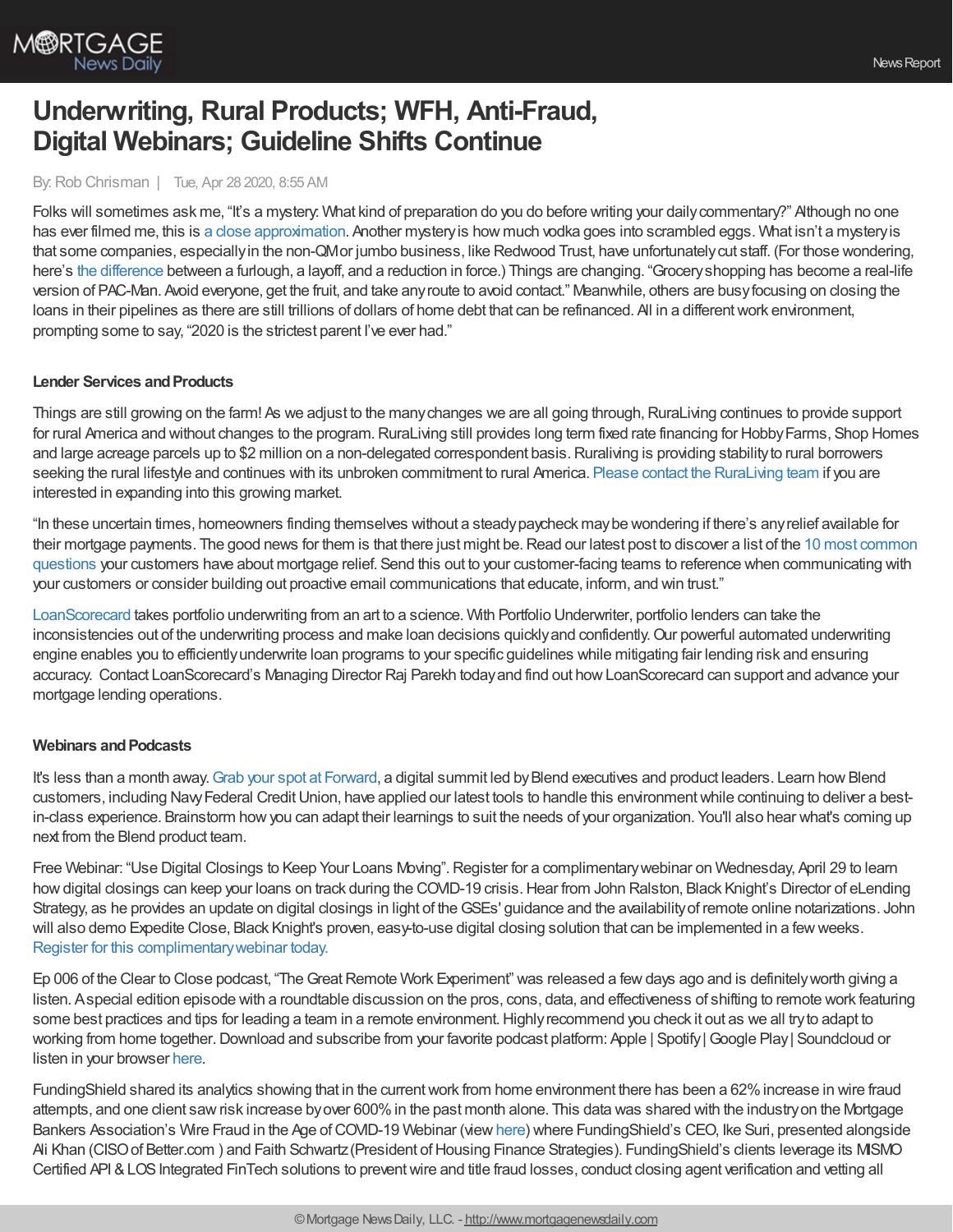

while lowering costs. Further Encompass by Ellie Mae and API users can access our transaction level services with a single click. FundingShield is a HousingWire Tech100 winner for 2019 & 2020. Contact info@FundingShield.com to see how they equip your operations/closing teams to close more loans while lowering cost!

## **COVID-19 Changes**

As the face of the lending organization to many, originators are in a unique position to address borrower concerns about the pandemic's impact on home mortgages —and in doing so, build lasting loyalty. In his April MortgageSATTip, STRATMORGroup's MortgageSAT Director Mike Seminari shares howoriginators can best educate themselves and their borrowers about pandemic-related issues like forbearance and foreclosure. Seminari shares talking points for originators that include suggestions from the CFPB, the MBAand MortgageSAT, along with a shareable chart that gives borrowers a 30,000-foot view of the loan process from purchase to servicing. Don't miss the April MortgageSAT Tip, "An Originator's Guide to COVID-19 [Communications](https://www.stratmorgroup.com/mortgagesat_tips/an-originators-guide-to-covid-19-communications/)."

The MBAinitiated a weeklysurveyof forbearance and call center activitythe week of April 1 to track the pace of activityrelative to a baseline in earlyMarch. As of April 19, the total number of loans nowin forbearance increased from 5.95 percent of servicers' portfolio volume in the prior week to 6.99 percent. Independent Mortgage Banks sawroughlythe same increase (to 6.52 percent) as the overall surveysample, while depositories sawa larger jump (to 7.87 percent). Mortgages backed byGinnie Mae once again showed the largest growth (1.47 percent) from the prior week and had the largest overall share of loans in forbearance by investor type (9.73 percent). On the bright side, weekly forbearance requests as a percent of servicing portfolio volume dropped to 1.14 percent from 1.79 percent the previous week.

While lenders everywhere are trying to minimize the **risk of beinghit bythe 5 or 7 point LLPAfromthe Agencies**, including having the borrowers sign documents at the closing table that theyare not in the process of going into forbearance, and shifting to best efforts execution, servicers are interested in the CFPB's [announcement](https://files.consumerfinance.gov/f/documents/cfpb_policy-guidance_mortgage-servicing-transfers_2020-04.pdf) saying itwill consider "good-faith efforts" bymortgage servicers to prevent consumer harm and complywith regulations in the event that a government agencyrequests a servicing transfer. The Announcement has plentyof examples of practices that servicers maydeem in compliance with Regulation Xrequiring servicers to maintain procedures "reasonablydesigned" to ensure that information and documents are transferred to another servicer in a timelymanner.

The Federal Housing Finance Agency(FHFA) reiterated that borrowers in forbearance with a Fannie Mae or Freddie Mac (the Enterprises) backed mortgage are not [required](http://www.freddiemac.com/media-room/) to repay the missed payments in one lump sum. FHFA partnered with CFPB on the Borrower Protection Program to provide homeowners accurate information about forbearance and address concerns noted in some consumer complaints.

## Ginnie Mae posted "April 17, 2020 Notes and [News".](https://www.ginniemae.gov/issuers/program_guidelines/NotesNews/NotesandNews_04_17_2020.pdf)

Fannie Mae is implementing an [update](https://singlefamily.fanniemae.com/media/22676/display) to Desktop Underwriter®(DU®) Version 10.3 during the weekend of May16th. This release will include changes to housing goals messages, the DU Underwriting Findings report, Real Estate Owned data in debt-to-income ratio, and other updates to align with the Selling Guide.

loanDepot Wholesale is suspending investment properties greater than 80%LTVfor all conventional products, effective for all locks on and after April 23. Existing loans in excess of 80%LTVthat have not been locked will need to be re-worked. (LDhas a [COVID-19](http://ld.ldwholesale.com/ls/click?upn=aYbu09plc4IntLDN6X2n-2BhqGvvlzjEqZuSmWj4xK3Ta6aMRD36dd356kQDqJgf15ybQtWCAl-2BcI0FlOx89Uh9iAlb36wf4dTgbXEEVEauyrWgm0M2Tlcff8s6krN4wfw_5sH_nsxRNYUkMXYB3IyH-2Bw28TYELoM9YpzOtXrrlppkfzFjGpZbwd0bLMcf2RIKlkpDjIKT75vwgxwz07GbXFMs8t5zGaSWpWKtj43AUMFXtK6Wgxq7fC0inlVzKg4cHqKfzIBI-2BxXv46W9XrTjGKB-2BxcONF51fCC9eh6Ka3Ic-2Bd3CXAV64U-2FvZVFiRuLA3D-2FMI6qqaar8wsRvgmThegFtgf2osBK02OGRtbVt6tIpK6aC7d8YFHDGrx0B-2BF-2FRXDVrUmNk6lWXfRr2QA67-2FtZlfZU5L0YcEbsYOy0VU1PLuit5vIw3rkoV9jdXmlNZAfxXc-2BHEJOiKR-2FL7Koo3O-2B2fRaC9fYuvgLTkmtRd4HzRxJUX2V7d-2B7Ga-2B-2FZwqYVblO0LJizGah8xrKphchUiH7VloRqSv-2Bx9Hv3-2BzScXM511MZ3GkQ72v3r1LzkGZG4VrrQE-2FN) Updates page.)

Mountain West Financial Wholesale posted changes to GSFA Platinum and AZ Home PLUS Programs. Effective with locks on and after April 6, the master servicer for the GSFA Platinum and AZ Home PLUS is implementing several changes to the FHA programs they service. U.S. Bank has made the following changes: Elimination of manual underwriting. Elimination of FHAStreamline refinance transactions. FHA loans with a FICO< 660, 1-month reserves and 6-months current employment historyrequired.

Chase got the word out to correspondents about its changes:CB20-24 Chase [CorrespondentCOVID-19](https://urldefense.proofpoint.com/v2/url?u=http-3A__click.mail.chaseb2b.com_-3Fqs-3D0e848a3a9814ba16d12a612afbe99498039b76f37233f5bc9f84280f036f9f30e8b141c8317f549bfb0d377ed06b5291&d=DwMCAg&c=eVunvma8zl9l67TuxnHARlplyQ9WuRmL-niZRa5x0gA&r=KPbERgKds2HnItS3gDACLL0DYMKw__-PkAlIbZqoFFE&m=o4gpWth6s84jJsSzdWPxkhKBl6cDplKHSBn97VUE6-s&s=1dD_hhKcnvpANZsHNKxIWV44NdOoZdpBxIVKrHINDOI&e=) Update - Loans in Early Forbearance (newLLPAs to align with the Agencies and adding an Administration Fee and revising Repurchase Requirements on loans in early forbearance) and CB20-16 REVISED Chase Correspondent COVID-19 Update - Appraisal Flexibilities to required including MLS photos of the interior of the subject propertythat support the current condition (when possible); if photos are not available or are not relevant, the appraiser must include a comment indicating whytheywere not provided.

PRMG's new LE submission process in PRMG's TPO Portal is in effect as of April 6th. Live webinar [demonstrations](https://register.gotowebinar.com/rt/6728524481640073475) are conducted daily. Sign up for a time and date that works best for you. PRMG announced the release of the USDA Streamlined Assist Program. Join a live webinar for training on the USDAStreamlined Assist. There are [multiple](https://register.gotowebinar.com/rt/8615658072389098763) dates and times the webinar will be offered through the coming weeks.

Wholesaler TCF? Starting May1 it is, "Eliminating Standalone HELOCs, Piggyback –purchase/refinance maxCLTV85%720 FICO(Primary Wage Earner), and Piggyback Delayed Max CLTV80% 720 FICO (Primary Wage Earner). All complete packages (5 items below) received by ThursdayApril 30th will fall under current pricing and guidelines: Submission form, newnotice and authorization form signed bythe borrowers, homeownership counseling notice with the borrowers present zip code and date within 30 days or less, completed